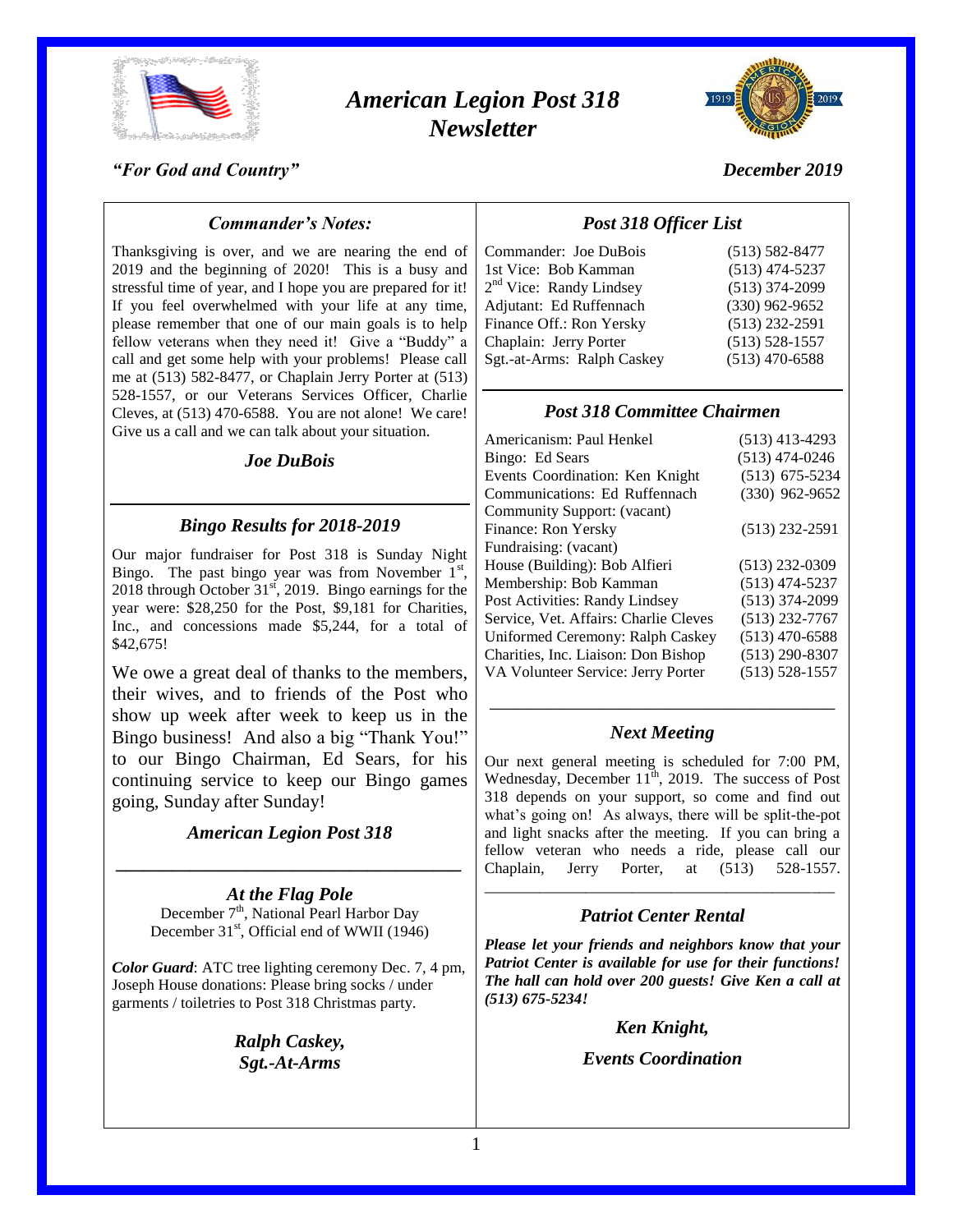### *Fund Raising Update*

**Bingo** – The Post conducts bingo every Sunday. Doors open at 4:30 PM, preliminary games begin at 6 PM. All your favorite "pull tabs" are available. You can support the Post by either coming out to play, or volunteering to work these events. Please contact Bingo Manager, Ed Sears (474-0246) with any questions. For the month of October, Bingo earned \$3,000 for the Post, and contributed \$1,015 to *Charities, Inc.* to meet our legal obligations. Gross income from concessions was \$460.

**Euchre** – Euchre tournaments are conducted every Thursday night in the Club Room. Buy-in is \$5, \$2.50 going to the Post and \$2.50 going to prize money. This is a fun evening and is open to both our membership and the public. Doors open at 6:45 PM, games begin at 7 PM. Contact Joe Baker (289-9044) with any questions. For the month of November, Euchre contributed \$ 191 to the Post.

**Kroger Community Rewards** – If you are a Kroger customer and are not currently supporting a charitable organization through *Kroger Community Rewards*, we would encourage you to do your part! Go on-line and sign up for *Kroger Rewards,* selecting *American Legion Post 318 Charities*, Inc. as your cause.

**Amazon Smiles** – *American Legion Post 318 Charities Inc.* is now registered with Amazon Smiles. So, if you shop at Amazon and select *American Legion Post 318 Charities, Inc.* as your charity, Amazon donates 0.5% of all eligible purchases. To maximize our revenue opportunities, please share this information with family and friends.

### *Football Mania Results*

Dennis Sakal reported that our Football Mania game has produced 2 \$100 winners, and 2 \$25 winners, so far. Our next program is for the Super Bowl. Dennis will be out of town during that time, so we need a volunteer to set it up and help distribute the tickets. If you are interested in helping with this fundraiser, please call or text me! (513) 582-8477 or e-mail: [Commander@post318.org.](mailto:Commander@post318.org)

*Joe DuBois*

### *Charitable Giving*

Over the course of each year, American Legion Post 318 Charities, Inc., contributes thousands of dollars to programs important to our membership.

### *Chaplain's Report*

November has been a sad month for me. On November  $25<sup>th</sup>$ , we lost another member who was a great friend and genuine good guy, Don McLaughlin. His funeral will be on December  $7<sup>th</sup>$ , at St. Timothy's on Beechmont (See obituary on page 5)

Bill Hitchcock is still at Mt. Washington Care Center in room 106. Jack Storm is at Salem Woods Care Center. Leo Turner is in the VA system with an advanced form of dementia. Keith is still at the Anderson. If any of you visit these care centers, I hope you stop by and say hello to them.

As usual we are still having problems getting people to help out at least one event. There is also a need for new members for the Honor Guard. See Ralph Caskey if you are interested. Dances usually happen at least twice a month and they always need some help. Bingo is our big money maker and it happens on Sunday night. Bingo Chairman, Ed Sears, loves to have new people help with that.

December is a very busy month for the Legion. The Christmas party is on Dec.  $6<sup>th</sup>$ . It is a free evening where you and your family can come and meet other members. Great door prizes too!

There is a fundraiser, "Breakfast with Santa", on Dec.  $7<sup>th</sup>$ , and it should be a fun time for everyone who attends. There are a couple of dances, and a big music concert. We also need help on December  $16<sup>th</sup>$ , when we are going to the Veterans Hospital to play Bingo with resident vets. If you can help, we will meet at the Post at 5:30 PM and finish up by 8 PM. If you will help please call me at 235-6875 or email at [Gerald1940@twc.com.](mailto:Gerald1940@twc.com)

Have a great Christmas season, and may you and your family be blessed with good health and happiness.

*Jerry Porter, Chaplain*

.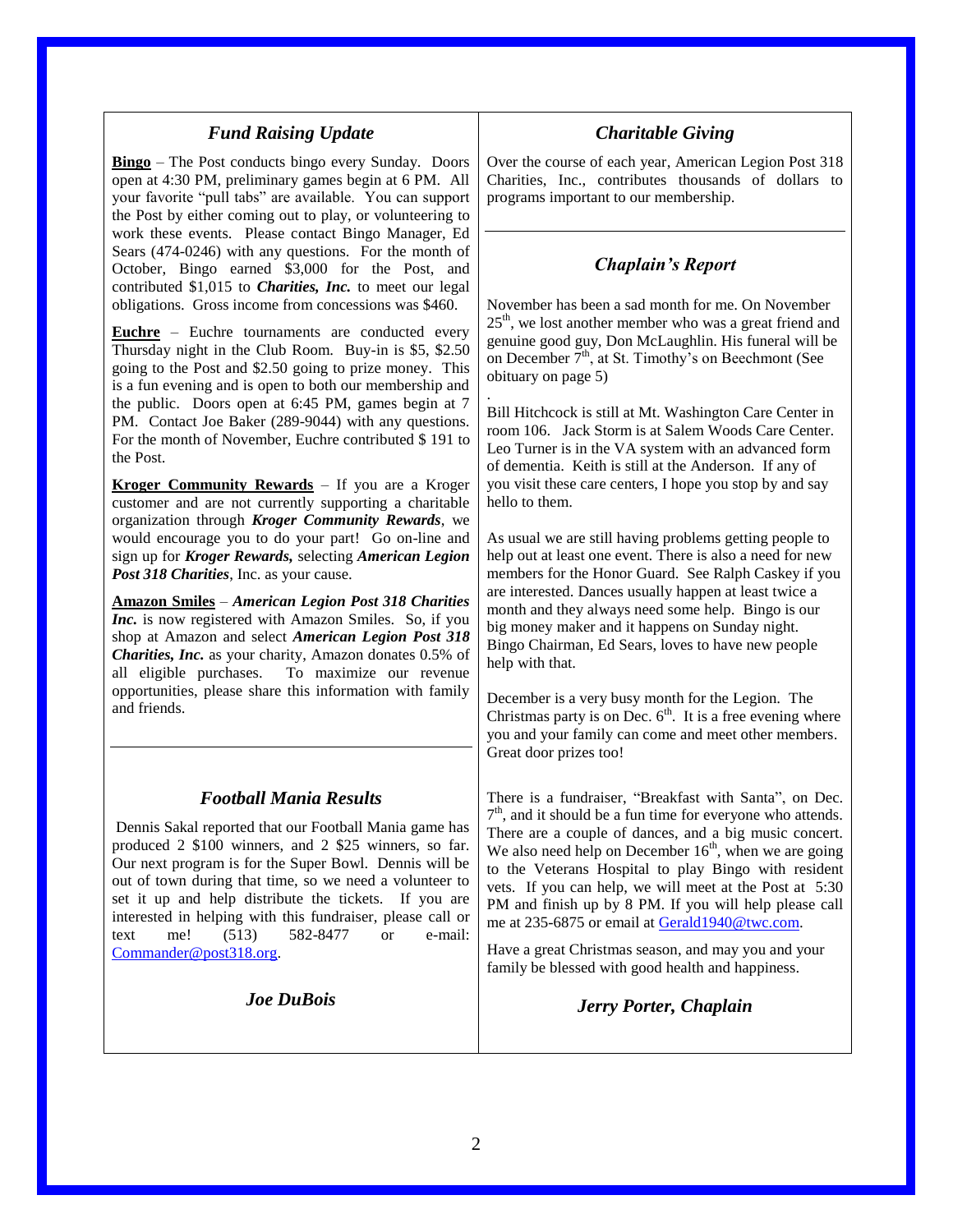

The Patriot Center, in collaboration with the *Cincy Rockers*, is bringing the legends of Cincinnati vocal entertainment together for a good old fashion Christmas variety show.

Ed Sullivan has nothing on us! Join the Cincy Rockers, and our "A-Team" of *Bobby Harlow*, *Doug Morgan*, *Ann Chambers*, *Jeff Wilson*, and *Jeanne Blessing* as they revive the memories of Christmas's past through holiday songs and entertainment.

Event tickets are on sale at ShowClix. There are three (3) options; **Premium Seating** at \$19.50, **Select Seating** at \$17.00, and **General Admission Seating** at \$15.00. You can purchase tickets on-line by following this link: [https://www.showclix.com,](https://www.showclix.com/) or by calling the ShowClix Box Office at 1-888-718-4253, Option 1 and ask about Patriot Center of Cincinnati Events. On-line ticket sales close at 12 noon on December 14th. Tickets can be purchased at the door, if available.

Seat selection will be required for tickets purchased in advance from ShowClix. **Groups wishing to be seated together must purchase all tickets for the group at the same time.** Seating for tickets purchased at the door will be determined based upon availability.

*Don Bishop, Dance Chairman*

### *Wave The Flag*

I want to take this opportunity to thank everyone who participated in this year's *Wave The Flag* fundraiser. Charities, Inc. recognized net income of \$1,601.08. All proceeds from this event will be used to support Post 318 Veteran and Community programs.

*Don Bishop, Charities, Inc. Liaison*

### *House (6660 Clough Pike)*

We always need volunteers on Tuesday mornings at 9AM to help clean the Post, and to set up for coming events. This is an important function necessary for our survival as an active Post. Please consider donating an hour or so to the physical support of Post 318!

We always have coffee after setup is complete. Sometimes we also have donuts (or cookies) provided by Mike Stringer.

### *Bob Alfieri, House Chairman*

### *Next Meeting*

Our next meeting is scheduled for 7:00 PM, Wednesday, December  $11^{\text{th}}$ .

Our success depends on your support, so feel free to bring a friend and come find out what's going on! As always, there will be a light snack after the meeting.

## *Tom&Chee!*

The general manager of the new Tom&Chee being built in Anderson Towne Center is asking for job applicants. If you know of anyone who needs a local job, have them give Jill Timpe a call at (513) 800-7841.

# \_\_\_\_\_\_\_\_\_\_\_\_\_\_\_\_\_\_\_\_\_\_\_\_\_\_\_\_\_\_\_\_\_\_\_\_\_ *Membership Update*

#### **2020 Membership Scoreboard**

| 2019-2020 Quota                   | 161  |
|-----------------------------------|------|
| Paid as of 11/2019                | 147  |
| % Ouota                           | 91.7 |
| <b>Still Needed (Quota)</b>       | 14   |
| <b>Members Yet to Renew</b>       | 20   |
| Goal                              | 165  |
| Still Needed to make our Goal: 18 |      |

The Fabulous 4th District made their 80% by veterans day; therefore, since we were way ahead of 80%, we will also be receiving a Brown Jug award. We should be receiving a Brown Jug for the Post and a brown jug pin.

> *Robert Kamman, 1 st Vice Commander*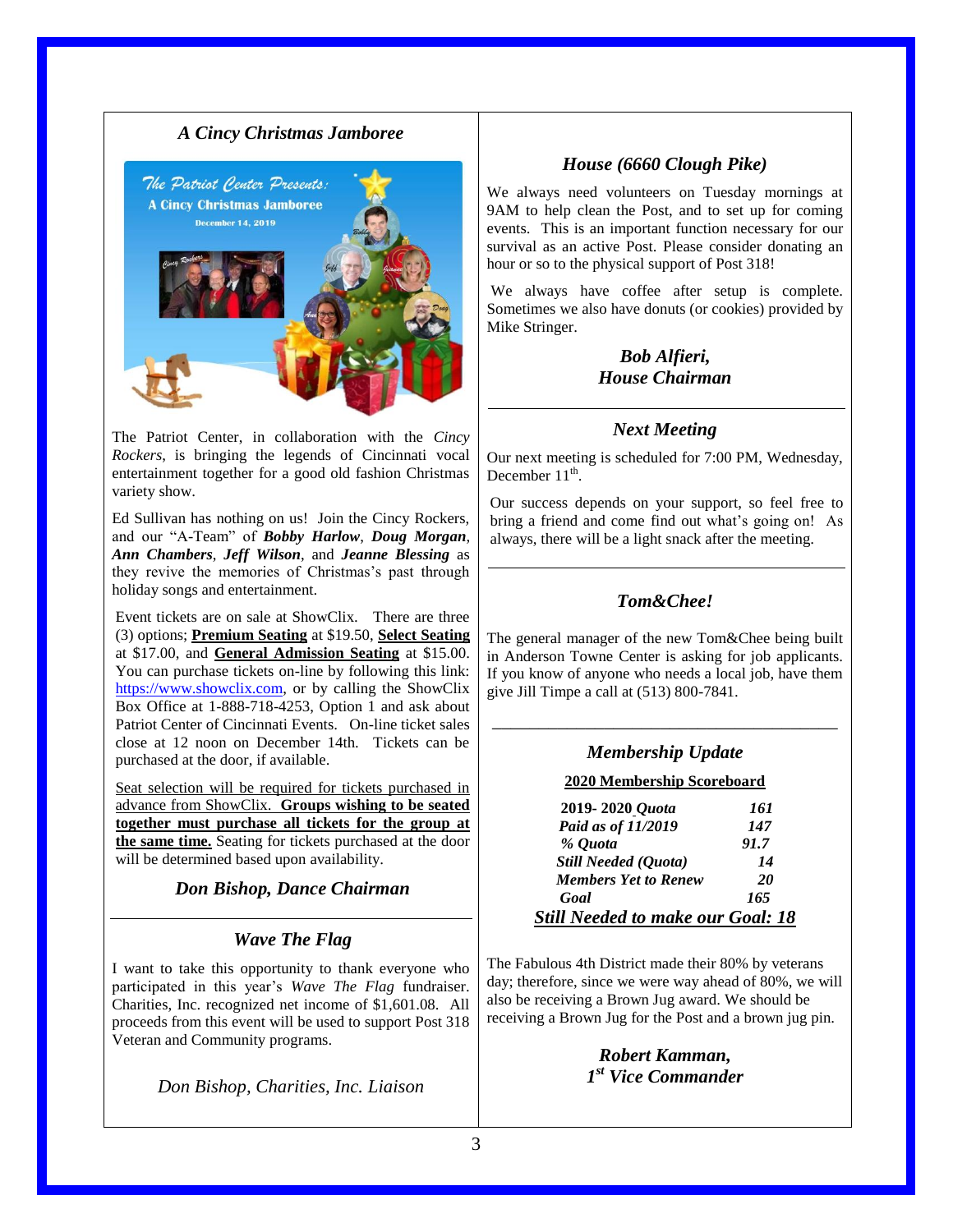#### *December Dances*

December will present several entertainment options. We have three (3) dances and a concert scheduled.

Once upon a time, the "Big Bands" dominated the musical scene. If that brings back fond memories come out to the *Patriot Center* Saturday, December 7<sup>th</sup> and enjoy the 18 piece *Monday Night Big Band.* If you were not around for that era, this is your opportunity to listen to great swing music and discover what it's all about.



On December 21<sup>st</sup>, *The Wild Rice Musical Revue* will host our last regular dance of the season. It will be our Christmas Dance, and we will also conduct our Loyalty Raffle for 4 cash door prizes.



Tickets for both events can be purchased in advance for \$10 by going to the Post web site [www.post138.org,](http://www.post138.org/) then click on the Special Events Tab, or you can call the ShowClix box office at 1-888-718-4253, Option 1, and ask about Patriot Center of Cincinnati Events. Advanced sales end at 12:00p on the day of the event. Tickets purchased at the door are \$12.50.

#### *New Year's Eve*

The *Cincy Rockers* will host our New Year's Eve celebration. This is one of Cincinnati's premier bands playing music you want to hear. Whether you want to get up and dance or sit back and enjoy the music, you will be entertained. Doors open at 8pm, Music 9 to 1am.



The Patriot Center event will offer traditional party favors; hats, tiara's and horns, with champagne at midnight to toast in the New Year.

Tickets for this event are \$25 and can be purchased online or by phone. You can reach the ShowClix Box Office by following this link: [https://www.showclix.com/event/cincyrockers123119,](https://www.showclix.com/event/cincyrockers123119) or by calling 1-888-718-4253, Option 1 and ask about Patriot Center of Cincinnati Events. All fees and taxes included.



Gather your children, or grandchildren, and come join Santa for Breakfast at the *Patriot Center of Cincinnati*. Doors open at 8:00 AM and a pancake breakfast will be served until 10:30 AM. There will also be an opportunity to take your child's picture with Santa and for your children to browse for small gifts in the Christmas Store.

Admission is for all is \$7.50 at the door. Admission includes breakfast, an opportunity to take pictures with Santa, and access to the Christmas Store. If you don't have a camera available, Nick Ross Photography will be available. However, there is an additional charge for this professional service; \$5.00 or \$10.00 per photograph, depending on your choice of service.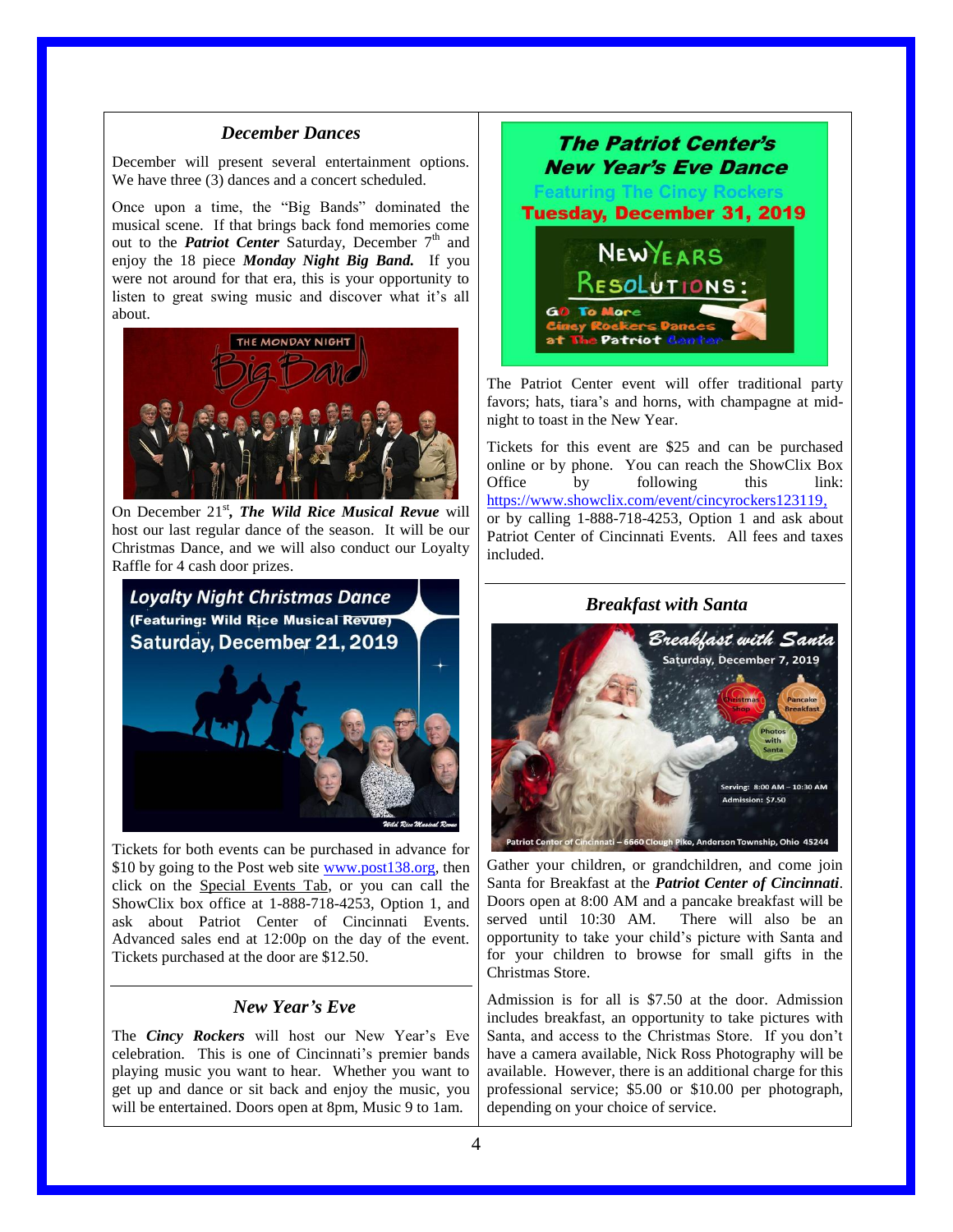

### **Donald J. McLaughlin November 26, 1929-November 25, 2019**



St. Timothy's parishioner Don McLaughlin died on Monday, November 25, 2019. Please keep Don's family in your prayers.

A celebration of Don's life will be held on Saturday, December 7, at 11:00 am with visitation beginning at 10:00 am at Saint Timothy's Episcopal Church, 8101 Beechmont Avenue, Cincinnati, OH.

*"Rest eternal grant to him, O Lord; And let light perpetual shine upon him. May his soul, and all the souls of the departed, through the mercy of God, rest in peace."*

Memorial gifts may be made to: The Wounded Warrior Project at woundedwarriorproject.org or Saint Timothy's Episcopal Church 8101 Beechmont Avenue Cincinnati, OH 45255

*Please Specify: "In memory of Donald McLaughlin" and include your name & address.*

### *2020 Poppy Day Program*

Charities, Inc. has kicked-off its 2020 Forest Hills School District Poppy Day (FHSD) program. The goals for this program remain the same; 1) to provide the reason for *Memorial Day* and the symbolism of the *"Memorial Poppy",* 2) to provide an opportunity for FHSD students to interact with local veterans, and 3) to raise funds to support disabled veterans and veterans in need.

This year will be the  $4<sup>th</sup>$  year we have taken the "Poppy Program" into these FHSD Elementary Schools. Like our previous years, our plan is to make changes that will allow us to build upon our previous successes. To this end, there are 2 areas we are hoping to improve this year.

First, we want to improve the recognition component of our Memorial Day Challenge. Last year a pizza party was provided to the class that turned in the largest average contribution per student. This year we hope to find 6 sponsors and provide a pizza party to the class in each school that turns in the largest average contributions per student. The cost per sponsor would be about \$ 80. If you would like to be a sponsor, please contact Don Bishop at (513) 474-4194.

Second, we want to improve the coordination between the schools and the Post. Therefore, our plan is to identify the 6 Veterans who will be assigned to each school and have them meet the school coordinator, prior to their arrival at the school to pass out poppies. If you would like to be 1 of the 6 Veterans, please contact Don Bishop at (513) 474-4194.

### *Don Bishop*

\_\_\_\_\_\_\_\_\_\_\_\_\_\_\_\_\_\_\_\_\_\_\_\_\_\_\_\_\_\_\_\_\_\_\_\_\_\_\_\_\_\_\_

## *4 th District Winter Conference*

January  $12<sup>th</sup>$ , 2020. Doors open at 8 AM, Conference begins at 10 AM. The Halker-Flege American Legion Post 69 will host the Conference. Post 69 is located at 9000 Reading Road in Cincinnati.

If you are interested in going with me to represent Post  $318$  at the  $4<sup>th</sup>$  District Conference in January, please call me at (513) 582-8477 or e-mail: joedubois@cinci.rr.com I will then call and tell them we are planning to attend.

*Joe DuBois*